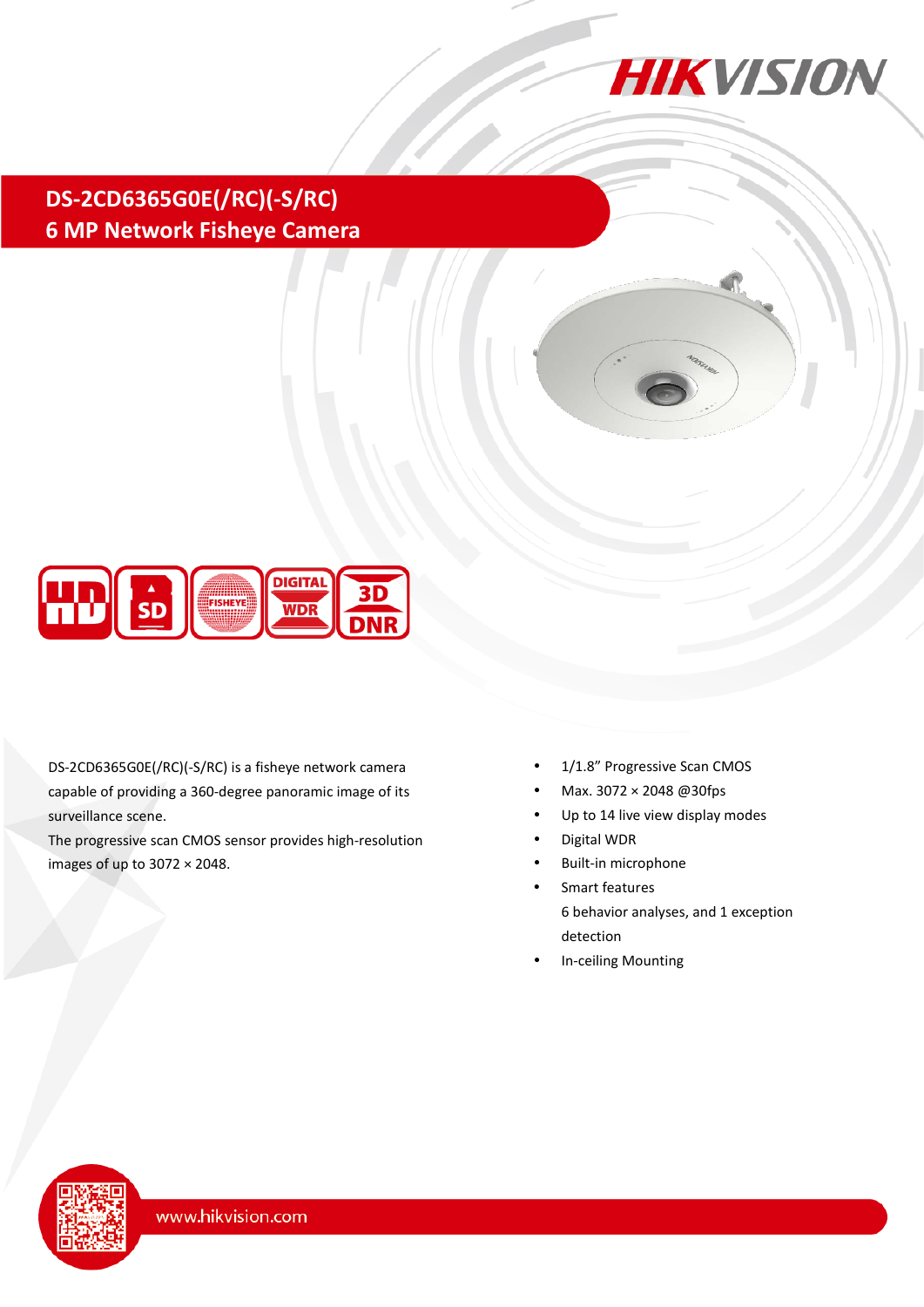

# **Specifications**

| Camera                         |                                                                                                                                                              |  |  |  |
|--------------------------------|--------------------------------------------------------------------------------------------------------------------------------------------------------------|--|--|--|
| Image Sensor                   | 1/1.8" Progressive Scan CMOS                                                                                                                                 |  |  |  |
| Min. Illumination              | Color: 0.01 Lux @ (F1.2, AGC ON),<br>B/W: 0.001 Lux @ (F1.2, AGC ON)                                                                                         |  |  |  |
| <b>Shutter Speed</b>           | 1 s to 1/100,000 s                                                                                                                                           |  |  |  |
| <b>Slow Shutter</b>            | Yes                                                                                                                                                          |  |  |  |
| <b>Digital Noise Reduction</b> | 3D DNR                                                                                                                                                       |  |  |  |
| WDR                            | Digital WDR                                                                                                                                                  |  |  |  |
| Lens                           |                                                                                                                                                              |  |  |  |
| Focal Length                   | $1.27$ mm                                                                                                                                                    |  |  |  |
| Aperture                       | F 2.6                                                                                                                                                        |  |  |  |
| <b>FOV</b>                     | 360°(In-ceiling mounting)                                                                                                                                    |  |  |  |
| Lens Mount                     | M12                                                                                                                                                          |  |  |  |
| <b>Compression Standard</b>    |                                                                                                                                                              |  |  |  |
| Video Compression              | Main stream: H.265+/H.265/H.264+/H.264<br>Sub stream: H.265/H.264/MJPEG                                                                                      |  |  |  |
| Н.264 Туре                     | Baseline Profile/Main Profile/High Profile                                                                                                                   |  |  |  |
| $H.264+$                       | Main stream supports                                                                                                                                         |  |  |  |
| H.265 Type                     | Main Profile                                                                                                                                                 |  |  |  |
| $H.265+$                       | Main stream supports                                                                                                                                         |  |  |  |
| Video Bit Rate                 | 32 Kbps to 16 Mbps                                                                                                                                           |  |  |  |
| <b>SVC</b>                     | H.265 and H.264 support                                                                                                                                      |  |  |  |
| <b>Smart Feature-set</b>       |                                                                                                                                                              |  |  |  |
| <b>Behavior Analysis</b>       | Line crossing detection, intrusion detection, region entrance detection, region exiting detection,<br>unattended baggage detection, object removal detection |  |  |  |
| <b>Exception Detection</b>     | Audio exception detection                                                                                                                                    |  |  |  |
| Region of Interest             | 4 fixed regions for main stream and sub-stream                                                                                                               |  |  |  |
| <b>Image</b>                   |                                                                                                                                                              |  |  |  |
| Max. Resolution                | $3072 \times 2048$                                                                                                                                           |  |  |  |
| Main Stream<br>Max. Frame Rate | 50Hz: 25fps (3072 × 2048, 2048 × 2048, 1280 × 1280)<br>60Hz: 30fps (3072 × 2048, 2048 × 2048, 1280 × 1280)                                                   |  |  |  |
| Sub Stream<br>Max. Frame Rate  | 50Hz: 25fps (720 × 720, 720 × 480)<br>60Hz: 30fps (720 × 720, 720 × 480)                                                                                     |  |  |  |
| Image Enhancement              | BLC, HLC, defog, 3D DNR                                                                                                                                      |  |  |  |
| Image Setting                  | Saturation, brightness, contrast, sharpness, AGC and white balance are adjustable by client<br>software or web browser                                       |  |  |  |
| Day/Night Switch               | Day/Night/Auto/Schedule/Triggered by Alarm In (-S)                                                                                                           |  |  |  |
| Picture Overlay                | LOGO picture can be overlaid on video with $128 \times 128$ 24bit bmp format                                                                                 |  |  |  |
| <b>Live View Display</b>       |                                                                                                                                                              |  |  |  |
| Mount Type                     | Support in-ceiling mounting                                                                                                                                  |  |  |  |
| Decoding Mode                  | Support hardware decoding and software decoding                                                                                                              |  |  |  |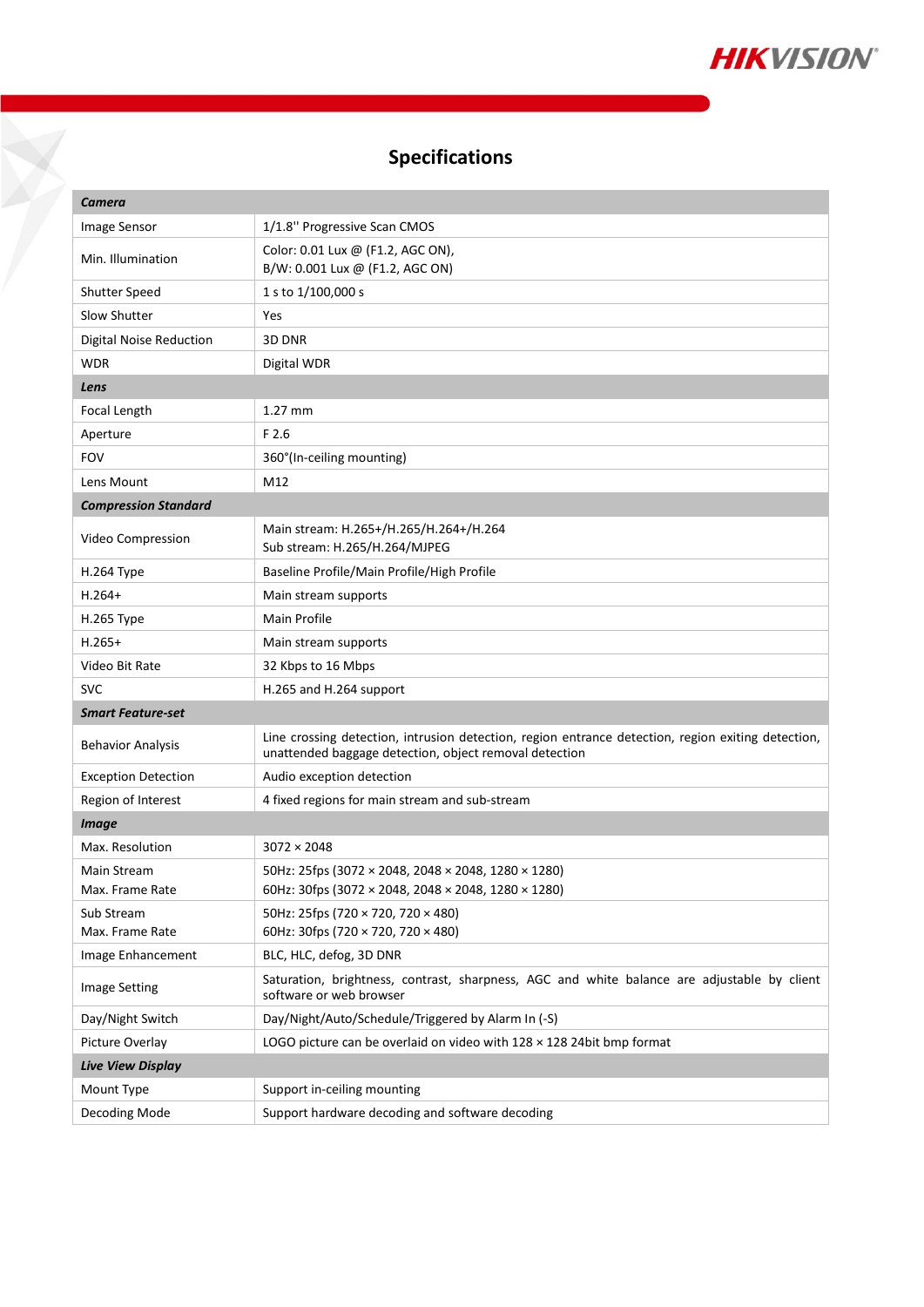

| Display Mode<br>Audio (-S)         | 14 display modes in total<br>Software decoding:<br>Fisheye view, 180 panorama view, 360 panorama view, 360 panorama + PTZ, 360 panorama +<br>3PTZ, 360 panorama + 6PTZ, 360 panorama + 8PTZ, 2PTZ, 4PTZ, fisheye + 3PTZ, fisheye +8 PTZ,<br>half sphere, cylinder<br>Hardware decoding:<br>Fisheye view, 180 panorama view, panorama view, 4PTZ, 4PTZ fusion, fisheye + 3PTZ, |  |  |  |  |
|------------------------------------|-------------------------------------------------------------------------------------------------------------------------------------------------------------------------------------------------------------------------------------------------------------------------------------------------------------------------------------------------------------------------------|--|--|--|--|
| <b>Environment Noise Filtering</b> | Yes                                                                                                                                                                                                                                                                                                                                                                           |  |  |  |  |
| <b>Audio Sampling Rate</b>         | 8 kHz/16 kHz                                                                                                                                                                                                                                                                                                                                                                  |  |  |  |  |
| <b>Audio Compression</b>           | G.711/G.722.1/G.726/MP2L2/PCM                                                                                                                                                                                                                                                                                                                                                 |  |  |  |  |
| Audio Bit Rate                     | 64Kbps(G.711)/16Kbps(G.722.1)/16Kbps(G.726)/32-160Kbps(MP2L2)                                                                                                                                                                                                                                                                                                                 |  |  |  |  |
| <b>Network</b>                     |                                                                                                                                                                                                                                                                                                                                                                               |  |  |  |  |
| Network Storage                    | Support microSD/SDHC/SDXC card (256 G), local storage and NAS (NFS, SMB/CIFS), ANR                                                                                                                                                                                                                                                                                            |  |  |  |  |
| Alarm Trigger                      | Motion detection, video tampering alarm, network disconnected, IP address conflicted, illegal<br>login, HDD full, HDD error                                                                                                                                                                                                                                                   |  |  |  |  |
| Protocols                          | TCP/IP, ICMP, HTTP, HTTPS, FTP, DHCP, DNS, DDNS, RTP, RTSP, RTCP, PPPOE, NTP, UPnP, SMTP,<br>SNMP, IGMP, 802.1X, QoS, IPv6, UDP, Bonjour                                                                                                                                                                                                                                      |  |  |  |  |
| <b>Security Measure</b>            | Password protection, HTTPS encryption, IEEE 802.1x port-based network access control, IP<br>address filter, basic and digest authentication for HTTP/HTTPS, WSSE and digest authentication for<br><b>ONVIF</b>                                                                                                                                                                |  |  |  |  |
| <b>General Function</b>            | One-key reset, anti-flicker, heartbeat, mirror, password protection, privacy mask, watermark, IP<br>address filter                                                                                                                                                                                                                                                            |  |  |  |  |
| <b>Firmware Version</b>            | 5.5.73                                                                                                                                                                                                                                                                                                                                                                        |  |  |  |  |
| API                                | ONVIF (PROFILE S, PROFILE G), ISAPI                                                                                                                                                                                                                                                                                                                                           |  |  |  |  |
| Simultaneous Live View             | Up to 20 channels                                                                                                                                                                                                                                                                                                                                                             |  |  |  |  |
| User/Host                          | Up to 32 users. 3 user levels, administrator, operator and user                                                                                                                                                                                                                                                                                                               |  |  |  |  |
| Client                             | iVMS-4200, iVMS-4500, Hik-Connect, iVMS-5200                                                                                                                                                                                                                                                                                                                                  |  |  |  |  |
| Web Browser                        | IE8+, Chrome31.0-44, Firefox 30.0-51, Safari8.0+                                                                                                                                                                                                                                                                                                                              |  |  |  |  |
| <b>Interface</b>                   |                                                                                                                                                                                                                                                                                                                                                                               |  |  |  |  |
| <b>Communication Interface</b>     | 1 RJ45 10M/100M/1000M self-adaptive Ethernet port                                                                                                                                                                                                                                                                                                                             |  |  |  |  |
| Audio (-S)                         | 1 Audio input (line in, 3.5 mm), 1 audio output (line out, 3.5 mm);<br>2 built-in microphones, mono sound                                                                                                                                                                                                                                                                     |  |  |  |  |
| Alarm (-S)                         | 1-ch alarm input, max. 12 V; 1-ch alarm output, max 12 VDC, 0.5 A                                                                                                                                                                                                                                                                                                             |  |  |  |  |
| On-board storage                   | Built-in micro SD/SDHC/SDXC slot, up to 256 GB                                                                                                                                                                                                                                                                                                                                |  |  |  |  |
| <b>Reset Button</b>                | Yes                                                                                                                                                                                                                                                                                                                                                                           |  |  |  |  |
| <b>General</b>                     |                                                                                                                                                                                                                                                                                                                                                                               |  |  |  |  |
| <b>Operating Conditions</b>        | -10 °C to +40 °C (14 °F to +104 °F), Humidity 95% or less (non-condensing)                                                                                                                                                                                                                                                                                                    |  |  |  |  |
| Power Supply                       | 12 VDC $\pm$ 20%, PoE (802.3af, class 3), two-core terminal block                                                                                                                                                                                                                                                                                                             |  |  |  |  |
| <b>Power Consumption</b>           | 12 VDC, 0.5 A, max. 6 W<br>PoE (802.3af, 36 to 57 V), 0.3 A to 0.2 A, max. 12 W                                                                                                                                                                                                                                                                                               |  |  |  |  |
| Material                           | Cover & trim ring: plastic, bottom base: metal                                                                                                                                                                                                                                                                                                                                |  |  |  |  |
| Dimensions                         | $\Phi$ 165 × 69 mm (6. 5" × 2.7")                                                                                                                                                                                                                                                                                                                                             |  |  |  |  |
| Weight                             | Approx. 480 g (1.1 lbs)                                                                                                                                                                                                                                                                                                                                                       |  |  |  |  |
|                                    |                                                                                                                                                                                                                                                                                                                                                                               |  |  |  |  |

## **Available Model**

¥

DS-2CD6365G0E/RC (1.27 mm), DS-2CD6365G0E-S/RC (1.27 mm)